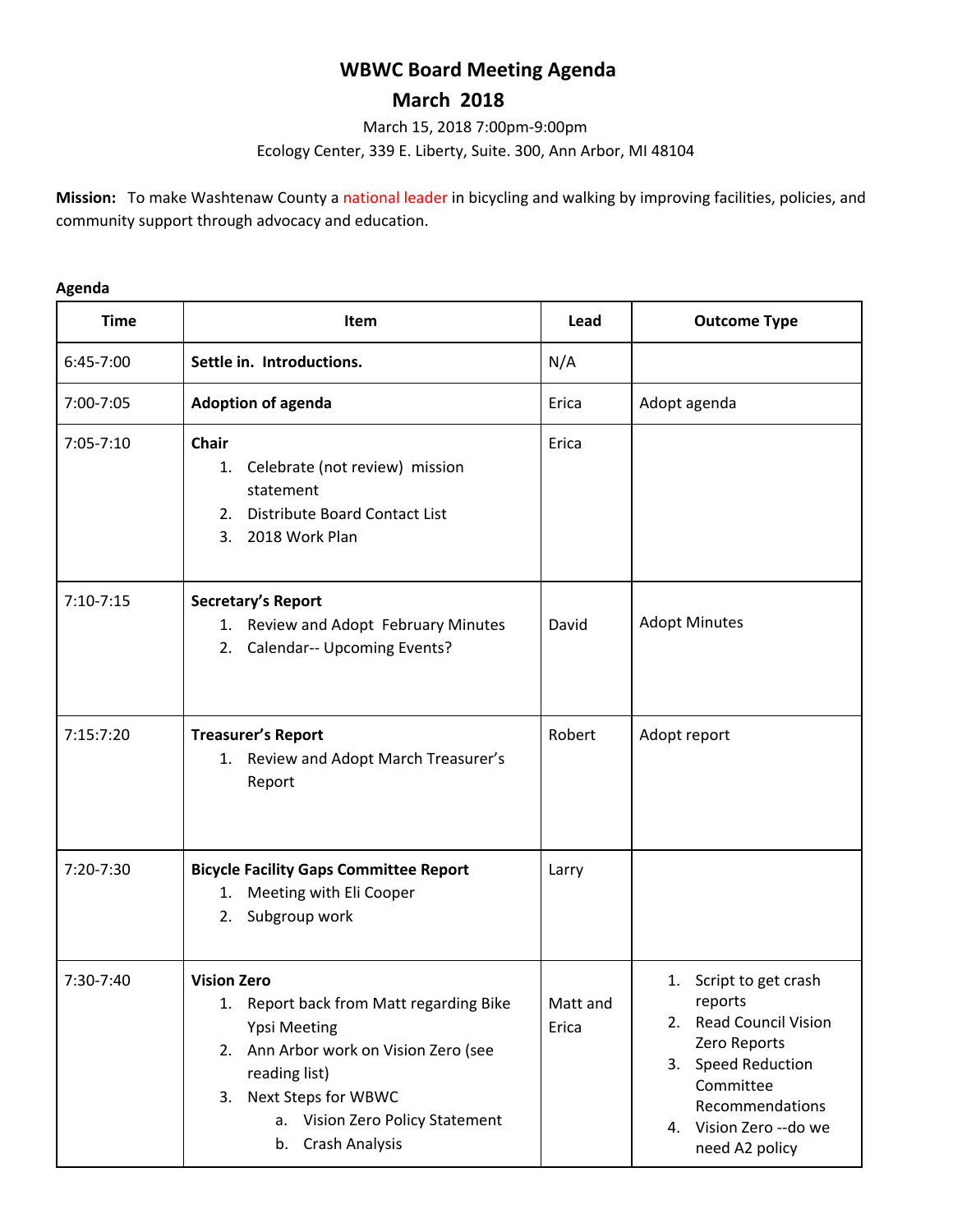|               |                                                                                                                                                                                                                                                                                     |                           | statement                                                                                                              |
|---------------|-------------------------------------------------------------------------------------------------------------------------------------------------------------------------------------------------------------------------------------------------------------------------------------|---------------------------|------------------------------------------------------------------------------------------------------------------------|
| 7:40-7:45     | <b>State 3-foot passing ordinance</b><br>1. Project concept overview                                                                                                                                                                                                                | Robert<br>and Erica       | <b>Board Feedback</b><br>1. Do we support<br>Need to get feedback<br>2.<br>from Robert/LMB                             |
| 7:45-7:50     | <b>Membership Development</b><br>2018 Goal -- 200 Members!<br>$1_{-}$                                                                                                                                                                                                               | Valerie                   | Updates                                                                                                                |
| 7:50-8:10     | <b>Decision Making Between Board Meetings</b><br>1. Board Quotes<br>2. Policy Statements                                                                                                                                                                                            | Erica and<br>Jaime        | Recommendation: Update<br>bylaws                                                                                       |
| $8:10 - 8:15$ | <b>Road Commission -- Tree Removal</b><br>1. Update                                                                                                                                                                                                                                 | Erica                     | Discuss with County<br>1.<br>commissioners                                                                             |
| $8:15 - 8:35$ | <b>Meeting/Project Updates</b><br>1. Brad and Erica - new volunteer Sean<br>available to help<br>2. Bike-In<br><b>Transportation Poverty</b><br>3.<br><b>Project Priority Meeting</b><br>4.<br>5. ALT meeting<br>6. Liz Margolis - April 4th<br>Ann Arbor Climate Partnership<br>7. | Brad,<br>Larry,<br>others |                                                                                                                        |
| 8:35-8:45     | New Business (Items not listed on the agenda)<br>1. Survey -- get candidates survey by May,<br>answers by June. Questions to LWV.                                                                                                                                                   |                           |                                                                                                                        |
| 8:45-8:50     | Agenda Items for the Next (or Upcoming) Board<br><b>Meeting</b>                                                                                                                                                                                                                     |                           | List of items for future board<br>meetings                                                                             |
| 8:50-8:55     | <b>Meeting Evaluation</b>                                                                                                                                                                                                                                                           |                           | Ideas for what we can<br>improve upon.<br>Default to no tech.<br>1.<br><b>BOYB</b><br>2.<br>Erica -- snack April<br>3. |
| 9pm           | <b>Adjourn</b>                                                                                                                                                                                                                                                                      |                           |                                                                                                                        |

## **Reading List**

## February Minutes:

[https://docs.google.com/document/d/18ML9Oa\\_E\\_d8AIl5eC2kcBwJERBVrVdRHn-xpDXK9u3M/edit?ts=5aa983d1](https://docs.google.com/document/d/18ML9Oa_E_d8AIl5eC2kcBwJERBVrVdRHn-xpDXK9u3M/edit?ts=5aa983d1)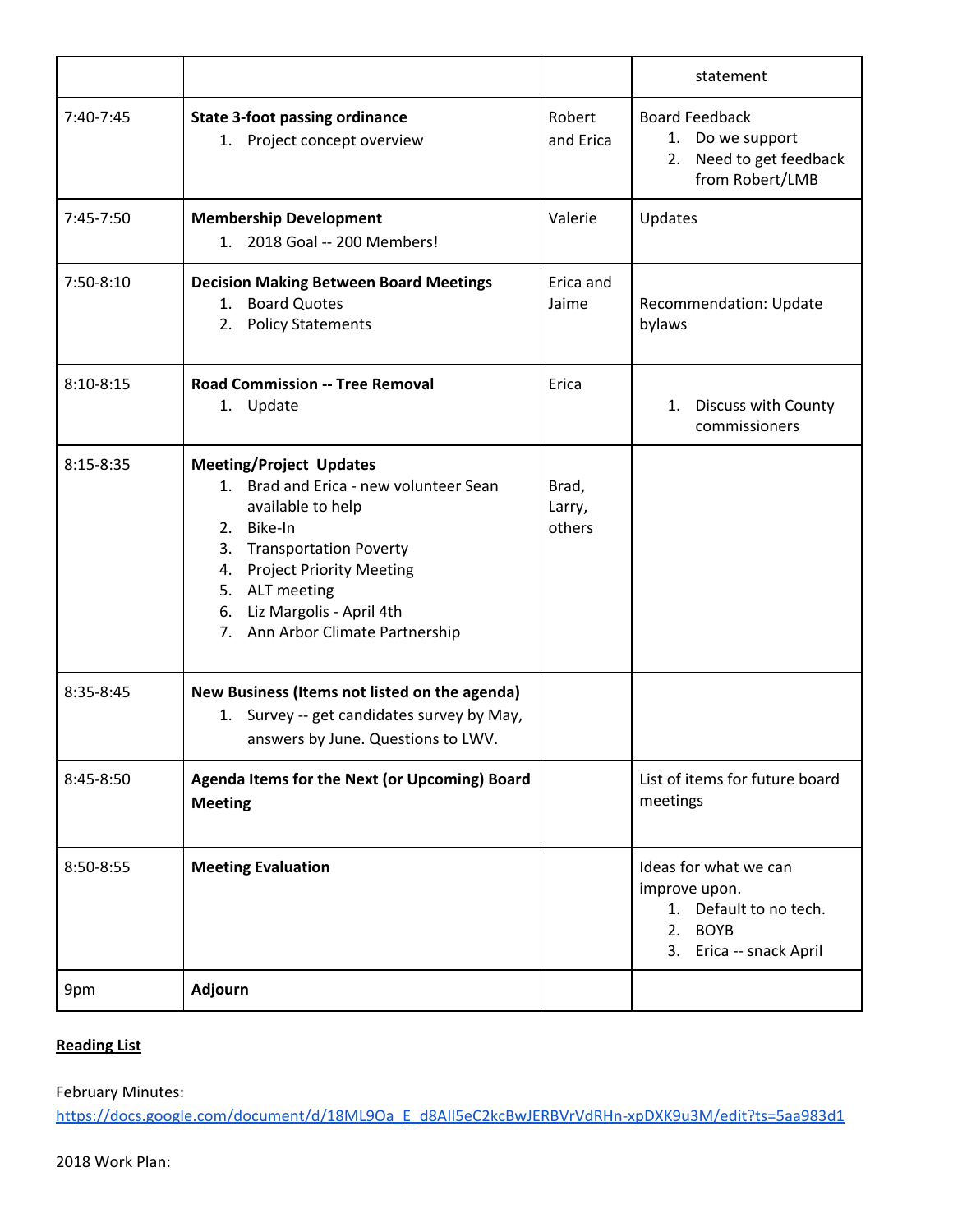## Vision Zero City of Ann Arbor Materials:

Resolution:

<http://a2gov.legistar.com/LegislationDetail.aspx?ID=3205526&GUID=F5CC0E30-7BCB-4A89-B636-4943C065381C>

January Memo: <http://a2gov.legistar.com/View.ashx?M=F&ID=5723332&GUID=50A10F46-148B-43AC-909A-22FE92E913BC>

#### February Memo:

<http://a2gov.legistar.com/View.ashx?M=F&ID=5807076&GUID=79C66CE3-F9DF-4865-8F1E-2C2D2635B42A>

## **Running List of items for an upcoming meeting:**

- 1. Peter Sanderson
- 2. HRD -- May 20th
- 3. New getDowtown Director
- 4. Communications
- 5. Swag-- Membership
- 6. Bike Share
- 7. Name Change
- 8. Project Priority List -- April Meeting for Board Feedback
- 9. A2 Fix It-- Bicycle Gap
- 10. SAE-- Intelligent Transportation/Autonomous Detection